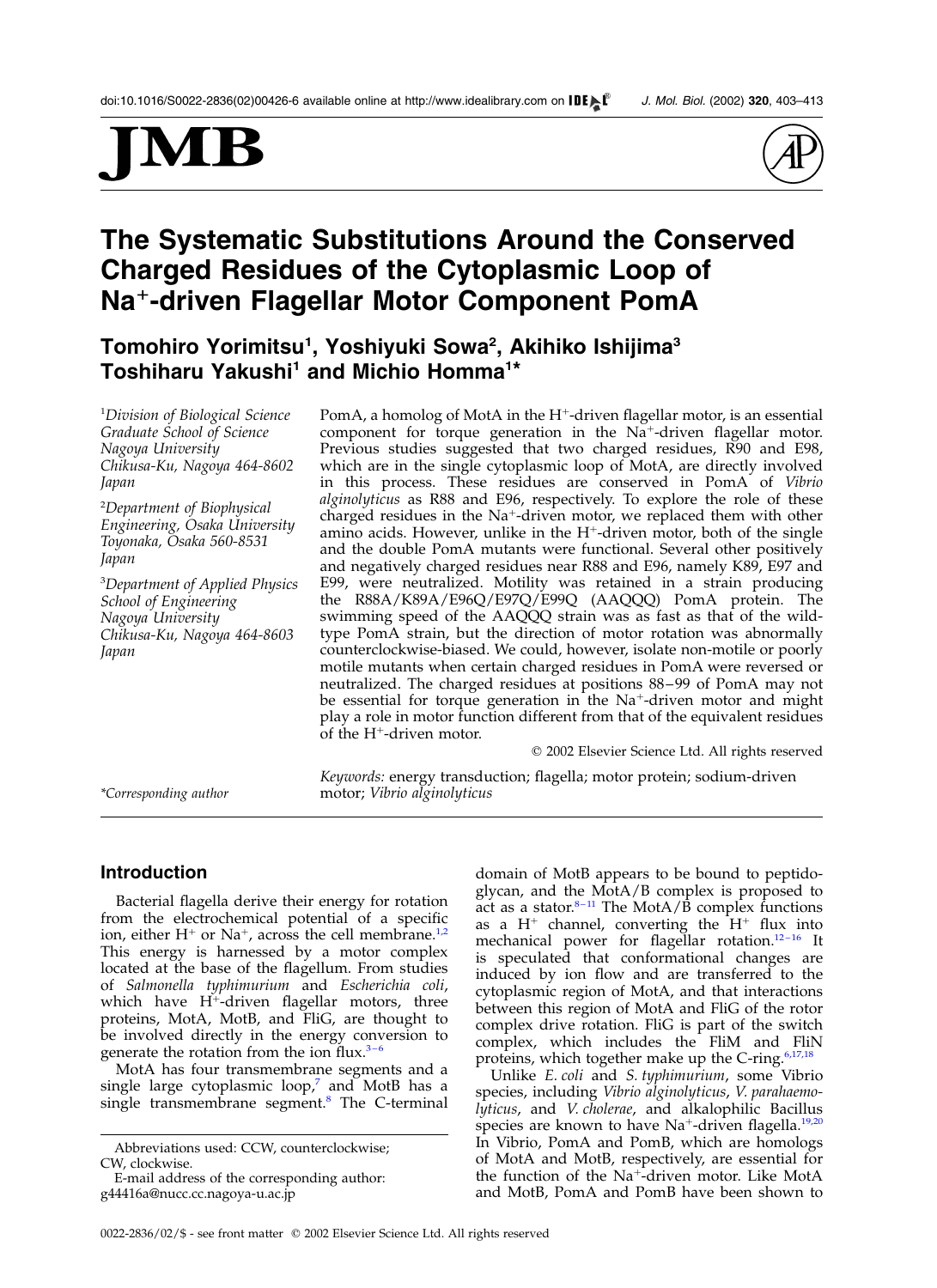<span id="page-1-0"></span>

Figure 1. Alignment of the sequences comprising the cytoplasmic loops of the stator components, PomA of V. alginolyticus (VaPomA) and MotA of E. coli (EcMotA). White letters in black boxes indicate the conserved residues between PomA and MotA. The charged amino acid residues mutagenized in this study are indicated by single arrowheads (positively charged) and double arrowheads (negatively charged). Filled arrowheads show the conserved charged residues, and open arrowheads show the non-conserved charged residues. The numbers over the arrowheads are the positions of the amino acid residues in V. alginolyticus PomA.

be functional partners. $21,22$  Additional components, MotX and MotY, are needed for torque generation by the Na<sup>+</sup>-type motor.<sup>23-26</sup> These two components are specific to the Na<sup>+</sup>-motor, but their precise function is still unclear.



Figure 2. Effect on swarm formation of single substitutions of charged residues in the cytoplasmic loop of PomA. (a) Swarms of NMB190 cells containing vector, wild-type (wt), or single-substituted PomA (R88A, K89A, E96Q, E97Q, and E99Q). (b) Swarms of NMB190 cells containing vector, wild-type (wt), or double-substituted PomA on soft agar plates containing 513 mM (left) or 50 mM (right) NaCl. The pattern in which the various strains were inoculated is indicated in the square above the photograph.

When MotA of Rhodobacter sphaeroides, which has a  $H^+$ -type flagellar motor, is expressed in V. alginolyticus cells defective for PomA, the cells display  $Na^+$ -driven motility.<sup>[27](#page-9-0)</sup> However, MotB from R. sphaeroides cannot functionally substitute for PomB, strongly suggesting that ion specificity is not mediated by the MotA/PomA component. In the MotB/PomB components of  $Na^+$  and  $H^+$ motors, a single negatively charged residue is conserved in the putative transmembrane segment. This charged residue is believed to be an ionbinding site.[28](#page-9-0) PomB/MotB chimeras were produced to explore the mechanism of ion specificity. Surprisingly, in Vibrio cells, a chimeric protein composed of the periplasmic domain of PomB and the transmembrane segment of MotB functions as a  $Na^{+}$ -type motor, though the reverse chimera does not function at all.<sup>29</sup>

The PomA/PomB complex was purified and reconstituted into proteoliposomes.  $Na<sup>+</sup>$  uptake activity was observed in the absence of MotX and MotY when the PomA/B complex was present, but not with PomA alone. It has been suggested that PomA and PomB form a complex as oligomers. By gel-filtration chromatography, the molecular mass of the PomA/B complex was estimated to be 175 kDa. PomA alone forms a stable dimer, and a genetically fused tandem PomA dimer functions in the Na<sup>+</sup>-type motor. The molecular mass of the tandem dimer was estimated by gel-filtration chromatography to be the same as that of the wild-type  $PomA<sup>30</sup>$  Moreover, when either one or both of the PomA subunits in the homodimer is mutated, the resulting complex is completely defective in motor function.<sup>[31](#page-9-0)</sup> From these lines of evidence, PomA is inferred to function as at least a dimer in the PomA/B complex. This inference is supported by cross-linking experiments using Cys-substituted mutants of PomA.<sup>32</sup> Many Cys residues were introduced into the two periplasmic loops, with the result that the two PomA proteins were cross-linked at certain sites. Function was lost upon cross-linking and restored by treatment with reducing reagent. This finding suggests that a specific interaction of two PomA subunits is important for function.

A model has been presented in which electrostatic interactions between charged residues in MotA and FliG, is involved in torque generation.<sup>[33](#page-9-0)</sup>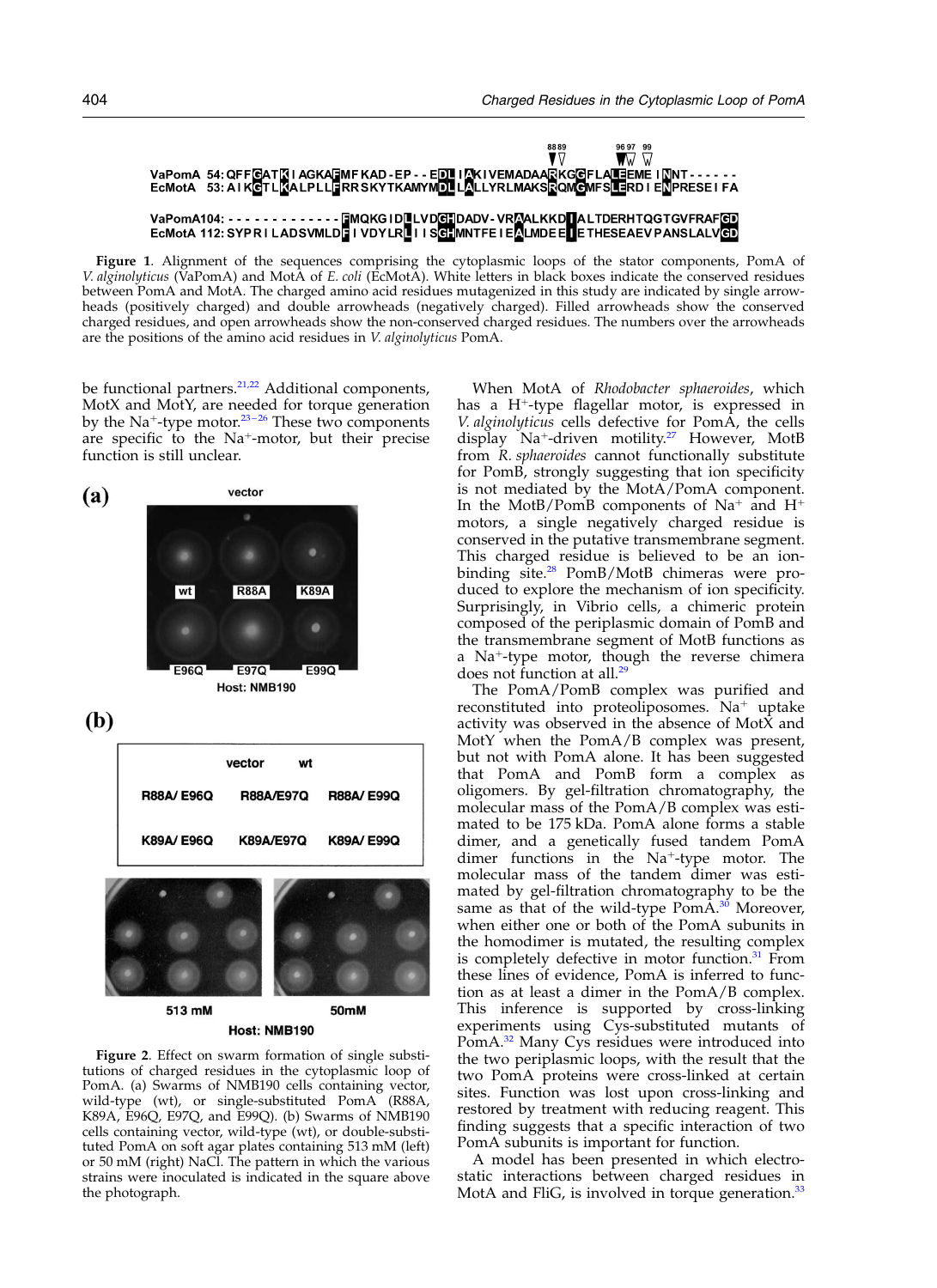<span id="page-2-0"></span>

Figure 3. Effect on swarm formation of neutralizing both of the positively charged residues and all three of the negatively charged residues, separately and in combination. (a) Swarms of NMB190 cells containing vector, wild-type (wt) PomA, or PomA in which both of the charged residues and/ or all charged residues were neutralized. Plates contained 513 mM (above) or 50 mM (below) NaCl. (b) Histogram showing the swarm sizes of NMB190 cells expressing mutant PomA proteins. The values shown are given relative to that of cells expressing wild-type PomA proteins at 513 mM NaCl (filled bar) or 50 mM NaCl (open bar).

The charged residues in the cytoplasmic region of MotA and FliG were analyzed by mutagenesis, and the residues crucial for torque generation were proposed to be R88 and E96 in MotA and R281,  $E288$  and E289 in FliG.<sup>[34,35](#page-9-0)</sup> When either R90 or E98 of E. coli MotA was substituted by alanine residue, motor function was preserved. However, when both of R90 and E98 were converted to Ala, or either residue was replaced with an oppositely charged amino acid, the motor was unable to rotate.

PomA shares those two conserved charged residues in the cytoplasmic loop with MotA, which correspond to R88 and E96 in PomA of V. alginolyticus. Other charged residues, namely K89, E97 and E99, are located near R88 and E96 of V. alginolyticus PomA. Substitutions at these sites have not been evaluated. Here, we examine by mutational analysis whether these residues are involved in the function of the  $Na<sup>+</sup>$ -driven flagellar motor.

# **Results**

### Neutralizing the charged residues in the cytoplasmic loop of PomA

To study the role of the conserved R88 and E96 charged residues in the function of the  $Na<sup>+</sup>$ -driven motor of V. alginolyticus, we replaced them with neutral amino acid residues [\(Figure 1\)](#page-1-0). R88 was replaced with Ala (R88A) and E96 with Gln (E96Q). Both mutant proteins were expressed in a strain of V. alginolyticus that is defective for lateral flagella, and motility was examined by the swarm assay in a soft agar plate. As had been shown for MotA of the  $H^+$ -driven motor,<sup>[35](#page-9-0)</sup> neither single mutation affected motility [\(Figure 2\(a\)](#page-1-0)). However, replacement of both of the charged residues eliminated the motor function of MotA completely. On the other hand, Vibrio cells expressing the R88A/ E96Q double mutant PomA were still fully motile [\(Figure 2\(b\)](#page-1-0), left panel). This result suggests that these two conserved, charged residues of PomA are not essential for  $Na^+$ -driven torque generation.

In the primary sequence of PomA, there are other charged residues around R88 and E96: K89, E97, and E99 [\(Figure 1\)](#page-1-0). These residues were replaced as above. Cells producing PomA containing either K89A, E97Q or E99Q were motile [\(Figure](#page-1-0)  $2(a)$ ). Mutants containing all possible combinations of two of the substitutions (positive and negative) in R88A, K89Q, E96Q, E97Q and E99Q were similarly functional [\(Figure 2\(b\),](#page-1-0) left panel).

Next, the two positively charged residues were neutralized, R88A/K89A (AAEEE), all three negatively charged residues were neutralized, E96Q/E97Q/E99Q (RKQQQ), and all five charged residues were neutralized, R88A/K89A/E96Q/ E97Q/E99Q (AAQQQ). The swarm assay was carried out for cells expressing each of these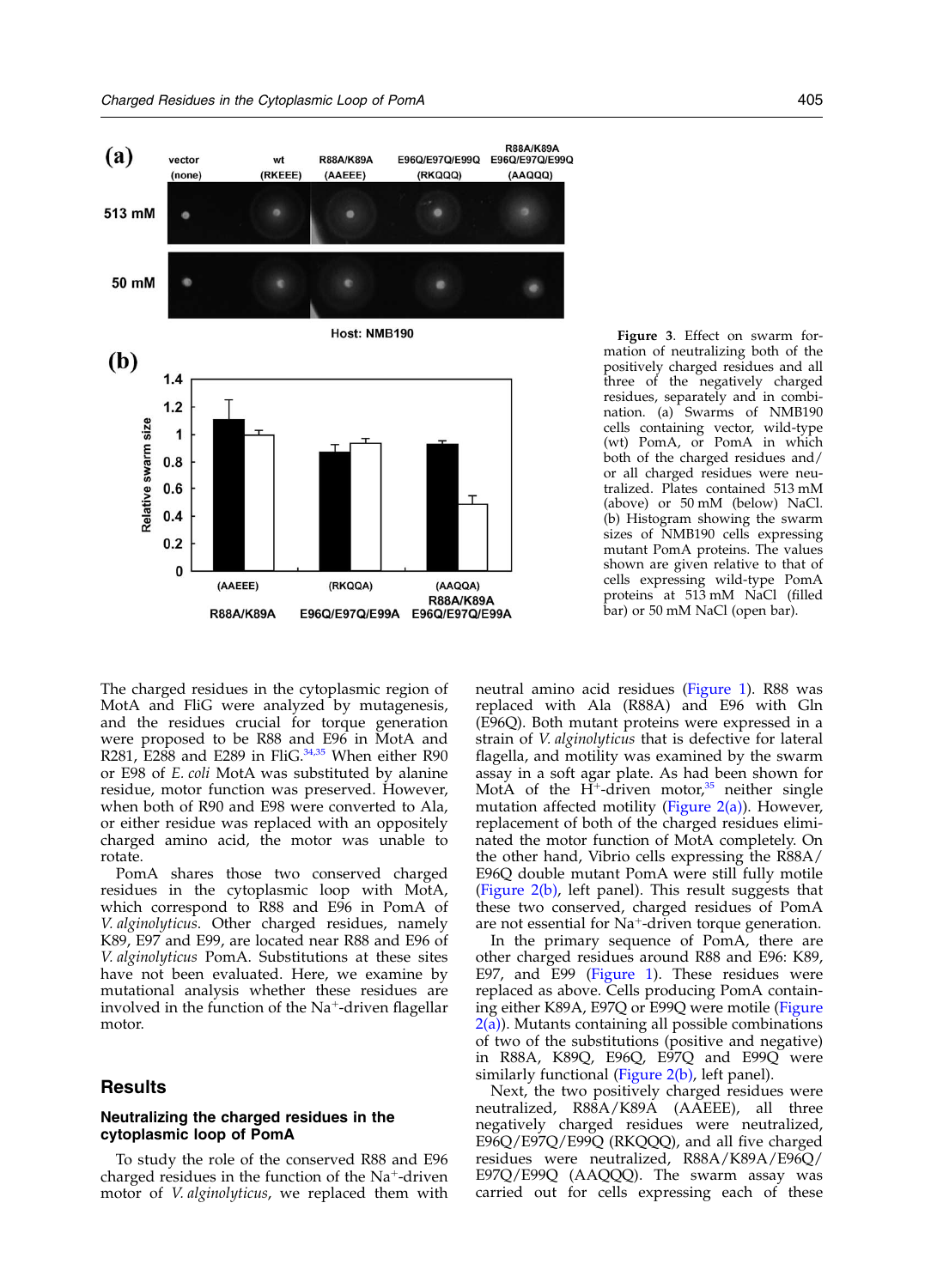<span id="page-3-0"></span>

Figure 4. Effect of various combinations of the charge-substituting mutations on swarm behavior. Swarm diameters of NMB190 cells containing the various PomA mutants are shown in the histogram as a fraction of the diameters of swarms formed by cells expressing wild-type PomA at 513 mM NaCl (filled bar) or 50 mM NaCl (open bar). (a) Swarm behavior of the charge-neutralizing mutants. (b) Swarm behavior of the mutants reversing the charge of positive or negative residues.

mutant proteins. It was shown that even cells containing all five of the replacements swarmed as effectively as cells with the wild-type PomA (Figure  $3(a)$ , upper panel).

# Effect of NaCl concentration on the motor function

The soft agar plate used normally for the swarm assay contains  $\overline{5}13$  mM (3%, w/v) NaCl. To test whether swarming is affected by the extracellular  $Na<sup>+</sup>$  concentration, we performed the swarm

assay using soft agar plates containing only 50 mM NaCl ([Figures 2\(b\), right panel, and 3\(a\),](#page-1-0) [lower panel\)](#page-1-0). The AAEEE and RKQQQ mutants seemed to function as well as wild-type PomA. However, the quintuple mutants of PomA formed swarms with only 50% of the diameter of the wild-type cells at the decreased  $Na<sup>+</sup>$  concentration [\(Figure 3\(b\)](#page-2-0), filled versus open bars). This decrease was not observed with any combinations of double mutation shown in [Figure 2\(b\)](#page-1-0) (right panel). To determine whether the AAQQQ mutation is dominant, we expressed this mutant PomA in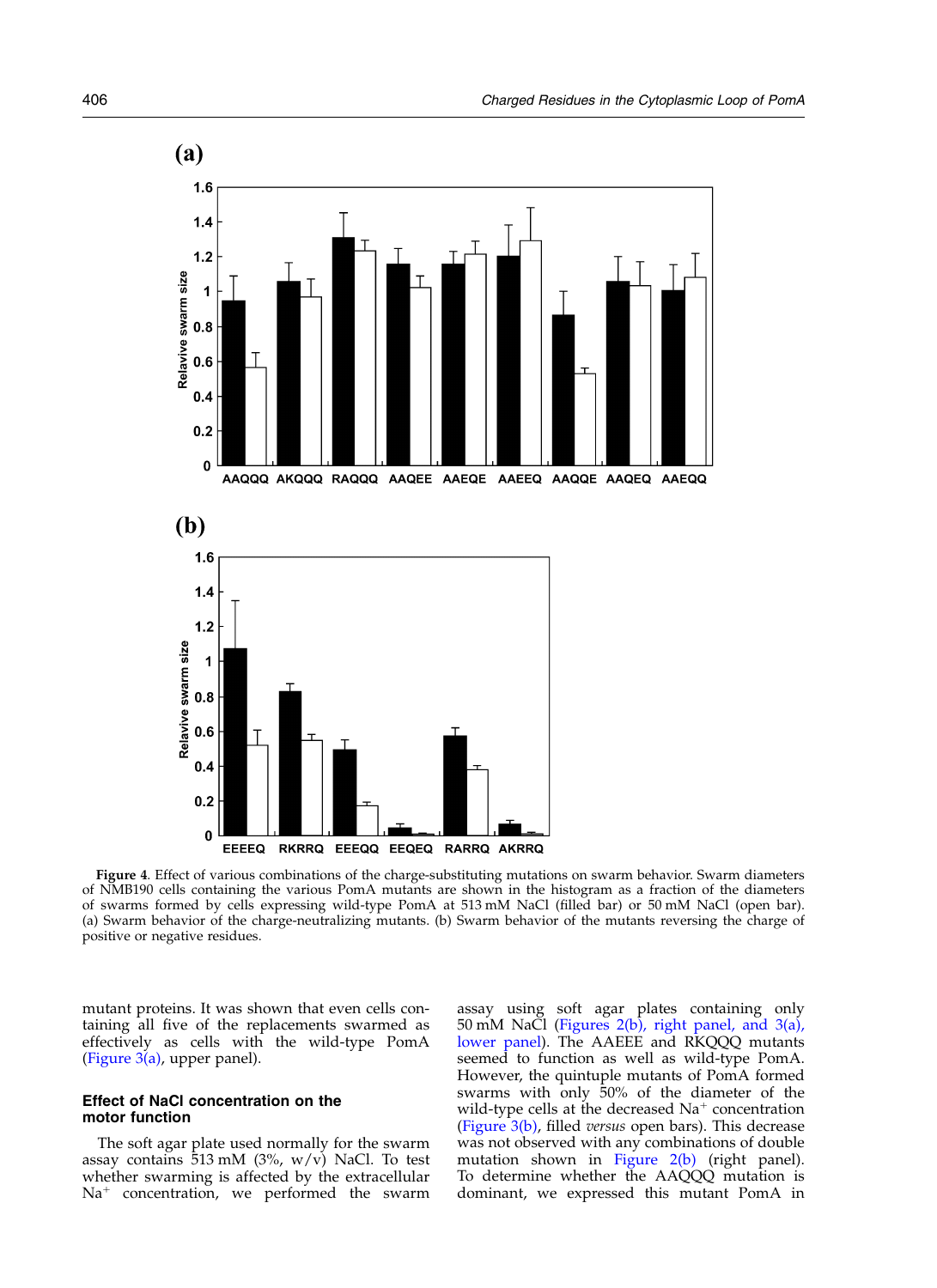

Figure 5. Effect of  $Na^+$  concentration on the motility of cells expressing AAQQQ mutant PomA. (a) The relative swarm sizes compared with the diameters of NMB190 cells expressing AAQQQ PomA to those of cells expressing wild-type PomA are plotted as a function of NaCl concentration. (b) Cells expressing wild-type (circles) or AAQQQ mutant PomA (squares) were cultured in medium containing 50 mM NaCl (broken lines with open symbols) or 513 mM NaCl (continuous lines with filled symbols), collected at late logarithmic phase, and suspended in TMN medium. The swimming speeds were measured at various concentrations of NaCl as described in Materials and Methods.

VIO5 cells, which is wild-type for motility. In swarm agar containing either 513 mM or 50 mM NaCl, the cells were equally motile, indicating that this mutant PomA is recessive with respect to its motility phenotype at reduced concentrations of  $Na<sup>+</sup>$  (data not shown).

Table 1. Direction of flagellar rotation in cells with wildtype (wt) or AAQQQ mutant PomA

|                | Dwell time (s)                     |                                    |                                    |                                    |
|----------------|------------------------------------|------------------------------------|------------------------------------|------------------------------------|
| [NaCl]<br>(mM) | CCW                                |                                    | CW <sub></sub>                     |                                    |
|                | Wt                                 | AAOOO                              | Wt                                 | AAOOO                              |
| 50<br>300      | $1.18 \pm 0.85$<br>$1.19 \pm 0.84$ | $3.25 \pm 2.34$<br>$2.33 \pm 1.14$ | $0.55 \pm 0.20$<br>$0.50 \pm 0.22$ | $0.64 \pm 0.38$<br>$0.66 \pm 0.30$ |

We further analyzed the motility phenotypes of cells expressing mutant PomA proteins containing various combinations of amino acid substitutions (Figure  $4(a)$ ). First, one of the two positively charged residues, R88 or K89, was neutralized together with all three negatively charged residues (E96Q/E97Q/E99Q), to generate either AKQQQ or RAQQQ PomA. Second, one of the three negatively charged residues, E96, E97 or E99, was neutralized together with both positive residues (R88A/K89A), generating AAQEE, AAEQE, and AAEEQ PomA. Finally, pairs of two of three negatively charged residues were neutralized in combination with the R88A/K89A mutation, generating AAQQE, AAQEQ, and AAEQQ PomA. Cells producing either of these mutant PomA proteins swarmed as well as the wild-type cells at high concentrations of  $Na^+$  (filled bars). Among them, the AAQEE protein showed a little decrease in swarming at  $50 \text{ mM }$  Na<sup>+</sup> and the AAQQE protein showed a decrease in swarming at low concentrations of  $Na^+$ , to almost the same extent as the quintuple-mutant AAQQQ protein (open bars). These results demonstrate that only some combinations of charge loss at residues R88, K89, E96 and E97 inhibit swarming activity by a reduced concentration of  $Na<sup>+</sup>$ .

We measured the swarm size of cells with the AAQQQ mutant PomA at various concentrations of Na<sup>+</sup> (Figure 5(a)). The relative swarm size decreased slowly from 513 mM to 100 mM NaCl, below which concentration the size decreased dramatically. To examine whether the swarming deficiency is caused by deficiency in torque generation, we measured the swimming speed of the cells (Figure 5(b)). Swimming speed profiles did not differ between wild-type and AAQQQ cells, and the cell growth is not different in these concentrations of NaCl. We therefore tested the possibility that the mutant PomA is not installed into the motor correctly when the cells are grown at a low concentration of  $Na^+$ . We cultured cells in medium containing 50 mM NaCl and measured the swimming speed (Figure 5(b), broken line). However, the swimming speed was not reduced. These results suggest that the decreased swarming ability witnessed in the AAQQQ PomA mutant is not due to a decrease in the torque generation.

#### Single flagellar rotation

Previous studies showed that pomA-deleted Vibrio cells expressing MotA of R. sphaeroides, whose flagellum is powered by  $H^+$ , show  $Na<sup>+</sup>$ -dependent motility but exhibit a decreased tumble frequency.<sup>[27](#page-9-0)</sup> This behavior led us to speculate that the AAQQQ PomA might inhibit CW–CCW switching. To investigate this possibility, we attached a bead to a single polar flagellar filament and monitored the direction of motor rotation (Table 1). The motor containing the AAQQQ mutant PomA rotated counterclockwise (CCW) for longer periods than motors containing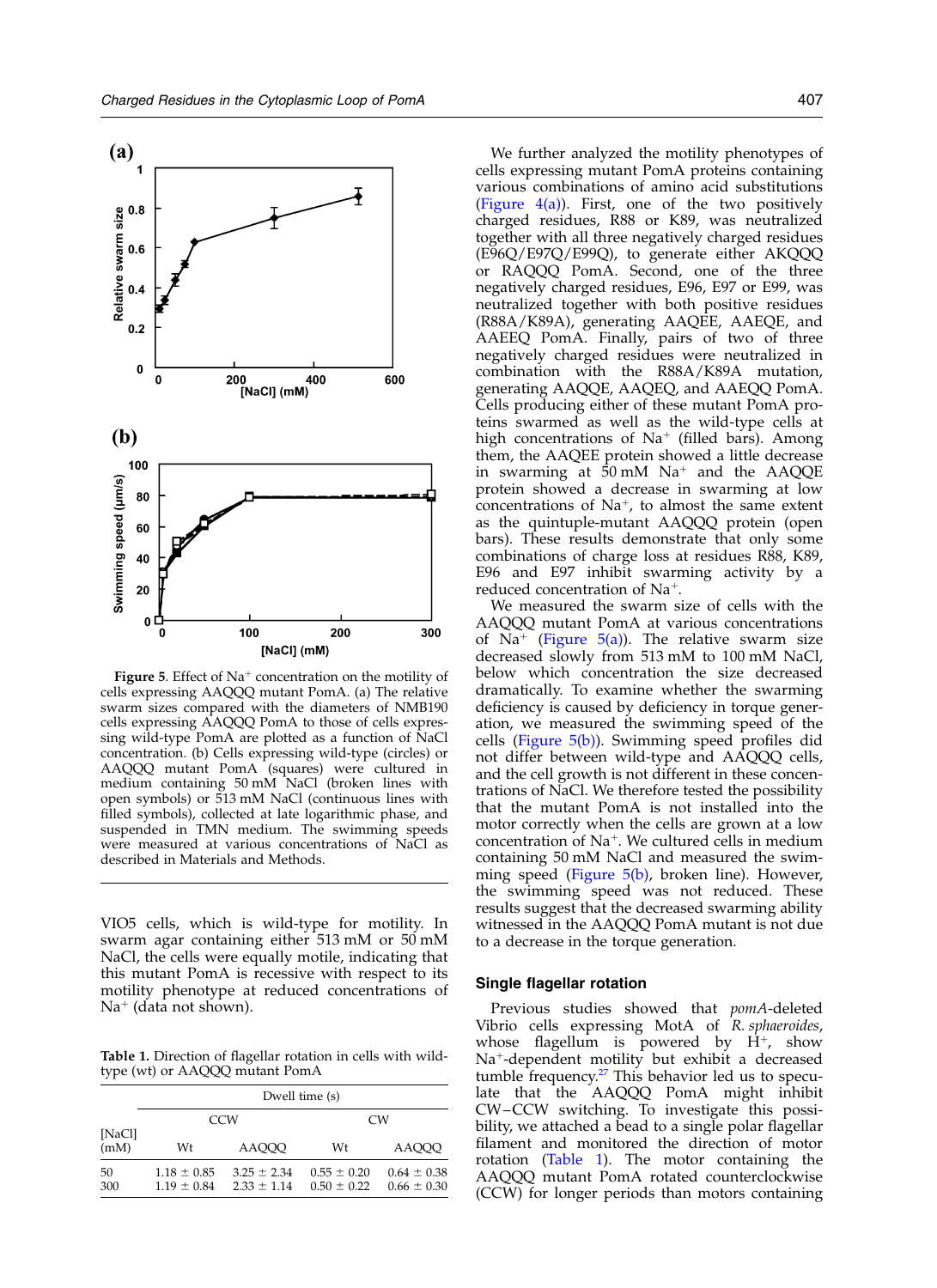<span id="page-5-0"></span>

Figure 6. Properties of non-functional PomA mutant proteins created by combinations of sign reversal and neutralization of charged residues. (a) Swarms of NMB190 cells containing vector, wild-type PomA (wt), or the indicated PomA mutant proteins in the presence of 513 mM NaCl. (b) Immunoblot of PomA proteins in membrane fractions. Membrane vesicles (each containing  $5 \mu$ g of total protein) from NMB190 cells harboring the vector plasmid, a plasmid encoding wild-type PomA, or a plasmid encoring the indicated PomA mutant protein, were subjected to SDS-PAGE and detected with anti-PomA antibody.

wild-type PomA, although the duration of the intervals of rotation were not different in the two strains. The dwell time of CCW rotation was about twice as long at 300 mM NaCl and about three times longer at 50 mM NaCl for the AAQQQ mutant PomA compared to wild-type PomA. When we measured the tumble frequency of the swimming cells in various media, it also decreased to about 51% of the wild-type frequency in 50 mM NaCl and 57% of wild-type frequency at 300 mM. Thus, the decrease in swarming ability in semisolid agar containing low concentrations of salt may be a consequence of those effects. The AAQQQ mutant PomA biases the motor toward CCW rotation at any concentration of salt, but this decrease in tumbling may impair swarming only when the cells are swimming more slowly at low speeds (i.e. at low concentrations of NaCl) but have little effect on swarming when the cells swim at higher speeds. The rotation speeds of the  $1.0 \mu m$  beads were not significantly different between the wildtype and the mutant motor under the high or low concentrations of NaCl, suggesting the generating torques in high load also are similar (data not shown).

#### Reversing the charges

Previous studies showed that reversing the charge of either residue R90 or E98 of MotA completely abolishes motility of the  $E.$  coli H<sup>+</sup>-driven motor.<sup>[35](#page-9-0)</sup> We replaced the R88 and K89 residues with Glu, or the E96 and E97 residues with Arg to generate R88E/K89E/E99Q (EEEEQ) PomA or E96R/E97R/E99Q (RKRRQ) PomA [\(Figure 4\(b\)](#page-3-0)). Cells expressing either of those mutant proteins swarmed as well as wild-type cells at 513 mM NaCl (filled bars). As seen with cells expressing the AAQQQ mutant PomA, the swarming ability of cells expressing these reversed-charge mutants was severely affected at low concentrations (50 mM) of NaCl (open bars). These results indicate that these charges are not essential for torque generation in the  $Na^+$  motor.

To analyze these charged residues further, either R88 or K89 in the RKRRQ mutant and either E96 or E97 in the EEEEQ mutant were neutralized, resulting in the AKRRQ, RARRQ, EEQEQ and EEEQQ proteins. In the presence of 513 mM NaCl, the swarm size of the RARRQ and EEEQQ mutants was less than half that of wild-type PomA, whereas the swarms of cells containing the AKRRQ and EEQEQ proteins were very small [\(Figure 4\(b\)\)](#page-3-0). At 50 mM NaCl, the diameters of the swarms of cells expressing the RARRQ and EEEQQ proteins decreased even more, to about 16% and 36%, respectively, of those containing wild-type PomA, whereas the AKRRQ and EEQEQ mutants did not swarm and no motile cells were observed under the microscope. We speculate that positive charge at R88 and K89 or negative charge at E96 and E97 might be required to compensate for any charge reversal.

#### Non-functional PomA protein

We examined the combination of chargereversing and charge-neutralizing mutations by constructing the following PomA mutants: R88E/ K89E/E96Q / E97Q / E99Q (EEQQQ) and R88A/ K89A/E96R/E97R/E99Q (AARRQ). Neither protein supported any motor function (Figure  $\vec{6}$ (a)) although we could detect normal amounts of these mutant PomA proteins in the membrane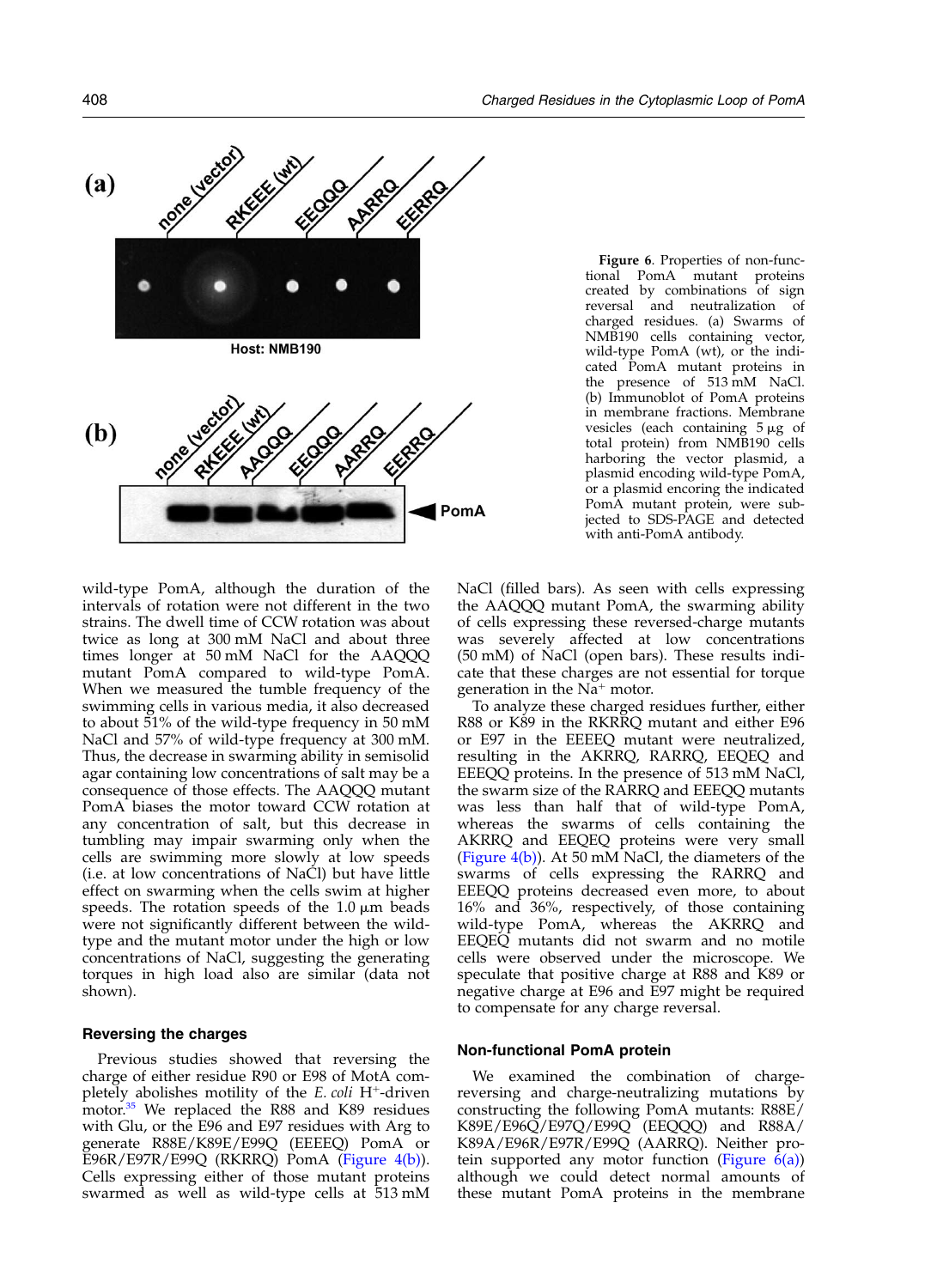[\(Figure 6\(b\)](#page-5-0)). When these proteins were expressed in VIO5 cells, swarming was inhibited about 20–30%. When the extracellular concentration of  $Na<sup>+</sup>$  was decreased to about 50 mM, this dominant-negative effect was enhanced to be 40% (data not shown). As shown above, reversing only the positive or negative charges (EEEEQ or RKRRQ) did not affect swarming significantly. However, when both of the charges were reversed simultaneously to generate the EERRQ mutant protein (R88E/K89E/E96R/E97R/E99Q), cells displayed no motility (Figure  $6(a)$ ) and no swimming cells were observed under the microscope (data not shown). These proteins were also present in normal amounts in membrane (Figure  $6(b)$ ). These results support our idea that the effect caused by reversing charges is not seen when some of the original residues with opposite charge are retained but are observed when these additional charged residues are neutralized or substituted by residues of opposite charge.

# **Discussion**

In the bacterial flagellar motor, the stator and rotor cooperate to generate torque from ion influx, resulting in motor rotation. Studies of the  $H^+$ -driven flagellar motor of  $E$ . coli led to a model for force generation in which the cytoplasmic region of MotA, a stator component, and the C-terminal region of FliG part of the rotor, interact electrostatically in the cytoplasm via specific charged residues; R90 and E98 in MotA and R281, E288, and E289 in FliG. $33$  Similar functional charged residues have been identified in Sinorhizobium meliloti, whose flagellar motor is H<sup>+</sup>-driven (R. Schmitt, personal communication). PomA, the MotA homolog in the Na<sup>+</sup>-driven flagellar motor of *V. alginolyticus*, also has these conserved charged residues, R88 and E96. In this work, we focused on the role of these charged residues in torque generation. In the  $H^+$ -driven motor, when R90 and E98 in MotA are changed to Ala and Gln, respectively, MotA is not functional, although MotA with either single change still functions. $35$  On the other hand, the same doublesubstitution of R88 and E96 in PomA does not affect motor function significantly. This result suggests that these charged residues themselves may not mediate the electrostatic interaction that generates force in the  $Na<sup>+</sup>$ -driven motor of V. alginolyticus. Therefore, we suggest that R88 and E96 of PomA are less critical than the corresponding residues of the  $H^+$ -driven motor, because there are other charged residues nearby in PomA, namely K89, E97, and E99. Since these residues might mediate electrostatic interaction, we additionally neutralized one negative and one positive residue in all possible combinations, but none of these mutations impaired motility. We thought that more than one positively and negatively charged residue may be used to generate

the torque in the  $Na^+$  motor, though a single positively charged residue and a single negatively charged one are enough to generate torque in the  $H<sup>+</sup>$  motor. To test this hypothesis, we neutralized the positive charges R88 and K89 and/or the negative charges E96, E97 and E99. PomA proteins with either R88A/K89A-double or E96Q/E97Q/E99Q-triple mutations did not affect the motility of the cells. The Na<sup>+</sup>-driven motor, which rotates about five times faster than  $H^+$ -driven motor, may have additional charged residues essential for energy coupling.

In order to further analyze the role of the charged residues of the  $Na<sup>+</sup>$  motor PomA, we substituted the charged residues in the region of interest with residues of opposite charge. We expected to see more severe effects on the function of PomA than with substitutions of neutral amino acid residues. In MotA of E. coli, reversal of the charge of either R90 or E98 abolished the motor function completely. $35$  In contrast, reversing any single positive or negative charge never completely disrupted motor function in the  $Na^+$ -driven flagellar motor, suggesting that these charged residues might not be very important in the  $Na<sup>+</sup>$ -driven motor. Some charge-reversal mutations conferred reduced swarming at low concentrations of Na<sup>+</sup>, as seen with the neutralized R88A/K89A/ E96Q/E97Q/E99Q (AAQQQ) mutant PomA. These reversed-charge PomA proteins might interact less efficiently with FliG to change the direction of the motor rotation. We went on to combine the mutations that reverse and neutralize the charged residues of PomA. Motor function was lost completely in cells containing the EEQQQ and AARRQ PomA proteins, even though proteins were present in the membrane. Reversing the charges of R88, K89, E96 and E97 (EERRQ) also abolished motor rotation. However, EEEQQ or RARRQ PomA proteins support some motility, suggesting that the function can be maintained when one of the original charged residues remains, in which there is E96 or R88, respectively. These might indicate that E96 and R88 are as important as the corresponding residues of E. coli, though it is hard to interpret the effect of the charges that can affect the conformations indirectly.

When all five charges were neutralized in the AAQQQ mutant, swarming ability was impaired when the concentration of NaCl in the soft agar was lowered from 513 mM (3%) to 50 mM. On the basis of this result, we thought that the AAQQQ mutant PomA generates torque less efficiently than wild-type PomA. To examine this, we measured swimming speed in liquid medium containing various concentrations of Na<sup>+</sup>. However, the swimming speed in response to  $Na<sup>+</sup>$ concentration was similar in cells containing the wild-type or the AAQQQ mutant PomA. This result shows that the neutralizing mutations do not block force generation. Secondly, we tested the possibility that the AAQQQ mutant PomA is not incorporated efficiently into the motor at the decreased concentration of Na<sup>+</sup>. However, there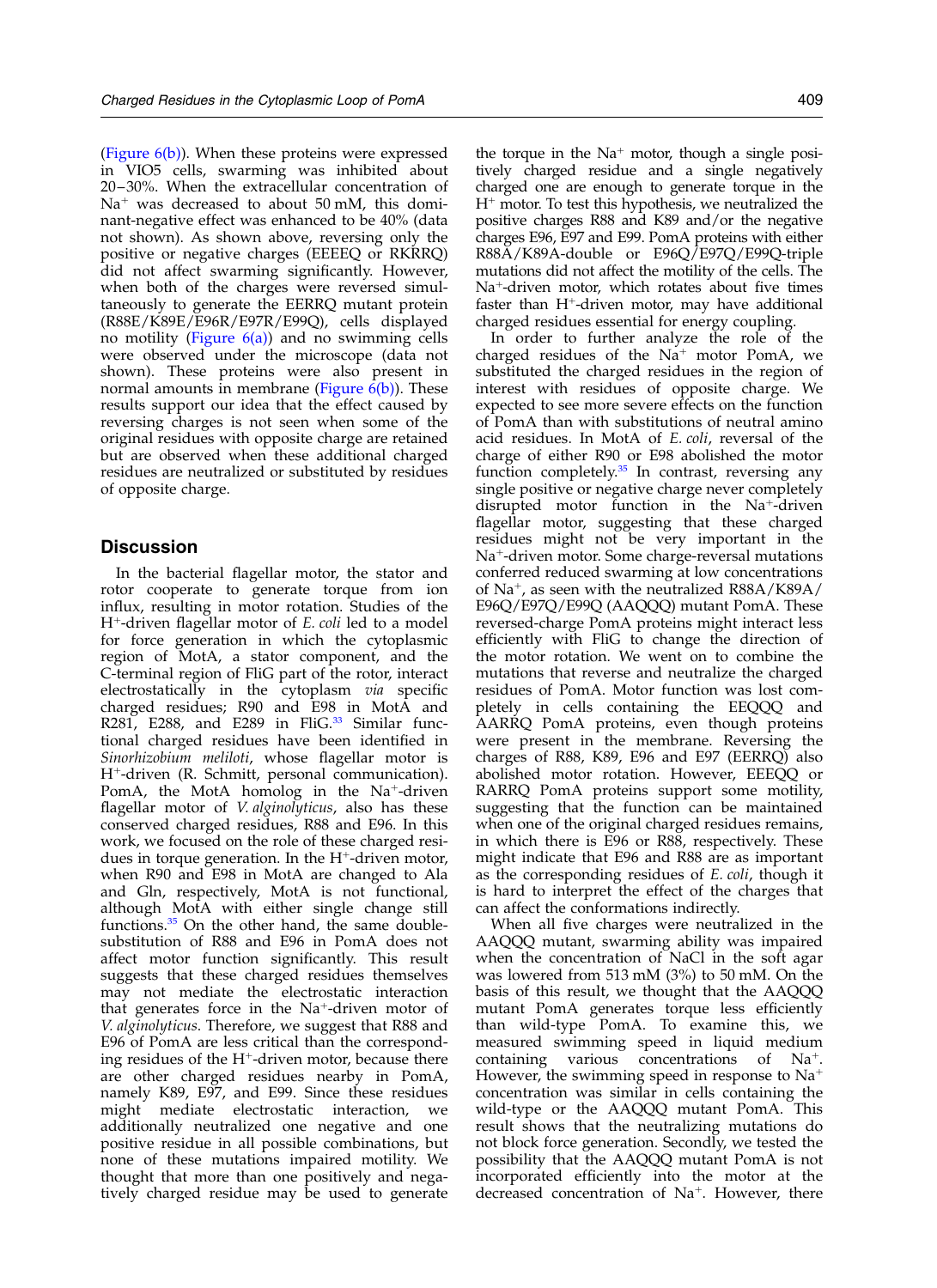was no difference between swimming speeds of cells with wild-type and AAQQQ mutant PomA cultured in medium containing high (513 mM) or low (50 mM) concentrations of  $Na^+$ , indicating that motor assembly is not affected by low concentrations of  $Na<sup>+</sup>$ .

In a previous study, Asai et al. demonstrated that Vibrio cells expressing MotA of the H<sup>+</sup>-driven motor of R. sphaeroides use  $Na<sup>+</sup>$  to rotate the flagellar motor. $27$  Cells with this hybrid motor could swarm, although very poorly, and the swarm size did not correspond to the swimming speed of the cells. This discrepancy arises presumably because the hybrid motor is CCW (smooth)-biased and rarely rotates clockwise (CW), even if the cells are stimulated with a chemical repellent. If MotA in the stator interacts with FliG in the rotor to rotate the motor, and this interaction is abnormal in the hybrid motor due to a poor match between the cytoplasmic loop of MotA of R. sphaeroides and FliG of V. alginolyticus, a directional bias could result. To examine whether this phenomenon occurs with the AAQQQ PomA mutant in bias, we monitored flagellar rotation directly by attaching a bead to a single filament. The flagella of cells containing AAQQQ PomA had a longer CCW-rotating dwell time than did cells containing wild-type PomA, a result consistent with the lower tumble frequency of cells containing AAQQQ PomA. Although there is no significant difference between the CW-rotating time of cells with wild-type and AAQQQ mutant PomA, the CCW-rotating time of the motor with the mutant PomA was longer than that containing wild-type PomA. In other words, the CW mode is rare in the motor but, once changed to CW, it can maintain the direction stably. Garza et al. reported that E. coli MotA containing a single residue substitution in its periplasmic region conferred a CW-bias on the motor. $36$  As far as we know, the AAQQQ form of PomA represents the first example of an alternation in the cytoplasmic region of a stator component that displays an altered CCW/ CW ratio. The swarming ability of the most severe mutants, the reversed-charge mutants, was reduced at low concentrations of NaCl. This may suggest that the reversed charges affect the interactions between PomA and FliG at low rotation speed.

It is known that the direction of flagellar rotation is ruled by CheY in E. coli. Chemotactic stimuli are transduced into the cell, CheA is activated, the activated CheA phospholylates CheY,<sup>[37,38](#page-9-0)</sup> and the phospho-CheY binds to the C-ring of the flagellar motor.<sup>[39](#page-9-0)</sup> Consequently, the conformation of the rotor probably changes and the direction of the flagellar motor changes from CCW to  $CW$ .<sup>[40](#page-9-0)</sup> It has been speculated that the conformation of FliG changes reversibly between CCW and CW states of the motor, although there is little direct supporting evidence for this proposition. One model has been proposed to describe how a conformational change in FliG could change the direction of motor rotation. FliG is involved in three processes:

assembly of the flagella; rotational switching; and torque generation. $\frac{41}{11}$  $\frac{41}{11}$  $\frac{41}{11}$  In the H<sup>+</sup> motor, multiple copies of FliG compose a ring structure with FliM and FliN.[18,42,43](#page-9-0) Each C-terminal region of the assembled FliG might interact with the cytoplasmic region of MotA in the stator. Lloyd et al. obtained a high-resolution structure of the C-terminal domain of FliG (FliG-C) from the hyperthermophilic bacterium Thermotoga maritima, which has a  $H^+$ -driven motor.<sup>[44](#page-9-0)</sup> FliG-C of T. maritima contains the conserved charged residues essential for torque generation in E. coli. Two subsets of charged residues of MotA might be accessed differently upon conformational changes of FliG-C and used to switch from CCW to CW rotation. Each arrangement of these important charged residues might be involved in interacting with residues in the stator subunit, MotA.

The  $fliG$  gene of the Na<sup>+</sup>-driven motor has been characterized in V. alginolyticus (unpublished results), *V. cholerae*,<sup>[45](#page-9-0)</sup> and *V. parahaemolyticus*,<sup>[46](#page-9-0)</sup> which are closely related. The charged residues functionally important in FliG-C of the  $H^+$ -driven motor are conserved in the FliG proteins of the Vibrio species. If the model MotA–FliG interactions in the  $H^+$ -driven motor applies to the  $Na<sup>+</sup>$ -driven motor, the charges in the cytoplasmic loops of PomA should interact with charged residues in FliG in either of two conformations. It may seem surprising that the charge-neutralized mutant AAQQQ PomA can support rotation in either the CCW or CW direction, although the frequency of motor switching is lower. In the  $Na<sup>+</sup>$ -driven motor, these charge interactions are not likely to determine the direction of rotation against the  $H^+$ -driven motor model. On the other hand, a chimeric FliG protein composed of the C terminus of  $E$ . *coli* Fli $\overline{G}$  and the  $\overline{N}$  terminus of V. cholerae FliG is functional in V. cholerae, although full-length E. coli FliG does not function in these cells.<sup>[35](#page-9-0)</sup> V. cholerae has a Na<sup>+</sup>-driven motor similar to that of *V. alginolyticus* $47,48$  and PomA is functionally interchangeable between the two species (unpublished results). Similarly, a FliG chimera composed of the C terminus of V. cholerae FliG and the N terminus of E. coli FliG was functional in E. coli.<sup>[45](#page-9-0)</sup> According to this evidence, the rotor-stator interface cannot be very different between the  $Na^+$ -driven and the H<sup>+</sup>-driven motors. However, PomA of the Na<sup>+</sup>-driven motor may have additional essential charged residues necessary for the high-speed rotation. To understand the mechanism of force generation, it will be necessary to model the interface between the stator and the rotor in the two types of flagellar motors.

## Materials and Methods

#### Bacterial strains, plasmids, growth conditions and media

V. alginolyticus strains VIO5 (Rif', Pof<sup>+</sup>, Laf<sup>-</sup>), NMB190 (Rif<sup>r</sup>, Pof<sup>+</sup>, Laf<sup>-</sup>,  $\Delta$ *pomA*), and NMB194 (Rif<sup>r</sup>, Pof<sup>+</sup>, Laf<sup>-</sup>,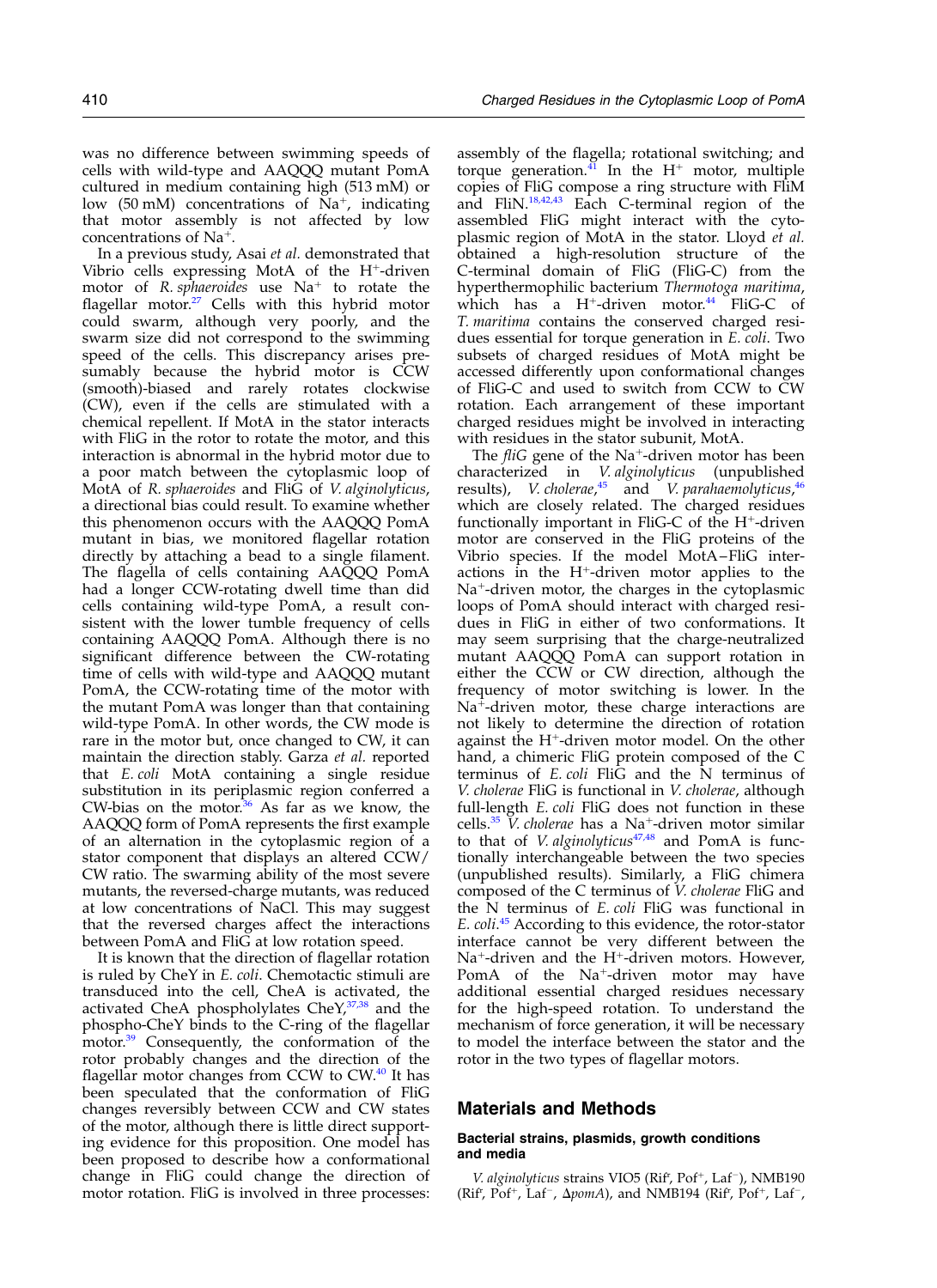<span id="page-8-0"></span>Che<sup>-</sup>  $\Delta p$ omA) were used.<sup>8,11</sup> E. coli strain JM109 ( $recA1$ ,  $endA1$ ,  $gyrA96$ ,  $thi^-$ ,  $hsdR17$ ,  $relA1$ ,  $supE44$ ,  $\lambda^-$ , $\Delta$ (lac-proAB); (F', traD36, proAB, lacI<sup>q</sup>, lacZ $\Delta M$ 15)) was used for DNA manipulations. V. alginolyticus cells were cultured at 30 °C in  $\rm \tilde{V}C$  medium (0.5% (w/v) polypeptone, 0.5% (w/v) yeast extract, 0.4% (w/v)  $K_2HPO_4$ ,  $3\%$  (w/v) NaCl, 0.2% (w/v) glucose); or VPG medium (1% (w/v) polypeptone,  $0.4\%$  (w/v) K<sub>2</sub>HPO<sub>4</sub>, 3% (w/v) NaCl,  $0.5\%$  (w/v) glycerol). For the swarm, overnight cultures of cells were spotted onto 0.25% agar-VPG plates containing  $100 \mu g$ /ml of kanamycin and incubated at 30 °C. If the Na<sup>+</sup> concentration was changed in a VPG agar, the total salt concentration was held at 513 mM by the addition of a suitable amount of KCl. E. coli cells were cultured at  $37^{\circ}$ C in LB medium. When necessary, kanamycin was added to a final concentration of 100  $\mu$ g/ml for *V. alginolyticus* cells or 50  $\mu$ g/ml for E. coli. Plasmid pYA301, a pSU41-based plasmid, carries the *pomA* gene under the control of the *lac* promoter.<sup>[49](#page-10-0)</sup>

#### Site-directed mutagenesis

To introduce substitutions into PomA, we used a PCR method described elsewhere.<sup>[49](#page-10-0)</sup> We synthesized pairs of mutant primers homologous to either the sense or antisense strand of the  $pomA$  gene, with a  $1-3$  base mismatch at the mutation site. We amplified the full plasmid sequence containing the *pomA* gene. The presence of the pomA mutations was confirmed by DNA sequencing.

#### Measurement of swimming speed

Cells were harvested at late logarithmic phase and suspended in TMN buffer (50 mM Tris–HCl (pH 7.5), 5 mM MgCl<sub>2</sub>, 50 mM NaCl, 250 mM KCl). The cell suspension was diluted 100-fold in TMN buffer, and cells were observed at room temperature under a dark-field microscope and recorded on videotape. Their swimming speed was determined as described.<sup>5</sup>

#### Measurement of flagellar rotation

Cells were prepared as for measurements of swimming speed, and  $1.0 \mu m$  latex beads (Molecular Probes) coated with poly-L-lysine (15–30 kDa; Sigma Chemical Co.) was mixed with cells and placed on a glass coverslip. Rotation of the bead spontaneously attached to the filament of a cell that was immobilized to the glass was measured by projecting the phase contrast image of the bead onto a quadrant photodiode through a  $60 \times$  oil immersion objective lens. The outputs from the quadrant photodiode were recorded on a digital data recorder (TEAC, RD-125T).

#### Detection of PomA proteins

NMB190 ( $\Delta p$ omA) cells producing wild-type or various mutant PomA proteins were cultured in VPG medium and collected by centrifugation at mid-log phase. Membranes were prepared from sonicated cells as described. $32$  The membranes were solubilized with SDS-sample buffer and subjected to SDS/12% polyacrylamide gel electrophoresis (SDS-PAGE) followed by immunoblotting with antibody against PomA, as described.<sup>3</sup>

# Acknowledgments

We thank Dr M. Manson for invaluable discussions and critically reading the manuscript, and Dr R. Schmitt for discussions and supplying the unpublished results. This work was supported, in part, by Grants-in-aid for Scientific Research from the Ministry of Education, Science and Culture of Japan (to A.I., T.Y. and M.H.) and from the Japan Society for the Promotion of Science (to T.Y. and Y.S.).

# **References**

- 1. Blair, D. F. (1995). How bacteria sense and swim. Annu. Rev. Microbiol. 49, 489–522.
- 2. Imae, Y. & Atsumi, T. (1989). Na<sup>+</sup>-driven bacterial flagellar motors. J. Bioenerg. Biomembr. 21, 705-716.
- 3. Dean, G. D., Macnab, R. M., Stader, J., Matsumura, P. & Burks, C. (1984). Gene sequence and predicted amino acid sequence of the MotA protein, a membrane-associated protein required for flagellar rotation in Escherichia coli. J. Bacteriol. 159, 991–999.
- 4. Stader, J., Matsumura, P., Vacante, D., Dean, G. E. & Macnab, R. M. (1986). Nucleotide sequence of the Escherichia coli motB gene and site-limited incorporation of its product into the cytoplasmic membrane. J. Bacteriol. 166, 244–252.
- 5. Lloyd, S. A., Tang, H., Wang, X., Billings, S. & Blair, D. F. (1996). Torque generation in the flagellar motor of Escherichia coli: evidence of a direct role for FliG but not for FliM or FliN. J. Bacteriol. 178, 223–231.
- 6. Tang, H., Braun, T. F. & Blair, D. F. (1996). Motility protein complexes in the bacterial flagellar motor. J. Mol. Biol. 261, 209–221.
- 7. Zhou, J. D., Fazzio, R. T. & Blair, D. F. (1995). Membrane topology of the MotA protein of Escherichia coli. J. Mol. Biol. 251, 237–242.
- 8. Chun, S. Y. & Parkinson, J. S. (1988). Bacterial motility: membrane topology of the Escherichia coli MotB protein. Science, 239, 276–278.
- 9. Blair, D. F., Kim, D. Y. & Berg, H. C. (1991). Mutant MotB proteins in Escherichia coli. J. Bacteriol. 173, 4049–4055.
- 10. De Mot, R. & Vanderleyden, J. (1994). The C-terminal sequence conservation between OmpA-related outer membrane proteins and MotB suggests a common function in both Gram-positive and Gram-negative bacteria, possibly in the interaction of these domains with peptidoglycan. Mol. Microbiol. 12, 333–334.
- 11. Koebnik, R. (1995). Proposal for a peptidoglycanassociating alpha-helical motif in the C-terminal regions of some bacterial cell-surface proteins. Mol. Microbiol. 16, 1269–1270.
- 12. Blair, D. F. & Berg, H. C. (1990). The MotA protein of E. coli is a proton-conducting component of the flagellar motor. Cell, 60, 439-449.
- 13. Stolz, B. & Berg, H. C. (1991). Evidence for interactions between MotA and MotB, torque-generating elements of the flagellar motor of Escherichia coli. J. Bacteriol. 173, 7033–7037.
- 14. Garza, A. G., Harrishaller, L. W., Stoebner, R. A. & Manson, M. D. (1995). Motility protein interactions in the bacterial flagellar motor. Proc. Natl Acad. Sci. USA, 92, 1970–1974.
- 15. Sharp, L. L., Zhou, J. D. & Blair, D. F. (1995). Tryptophan-scanning mutagenesis of MotB, an integral membrane protein essential for flagellar rotation in Escherichia coli. Biochemistry, 34, 9166–9171.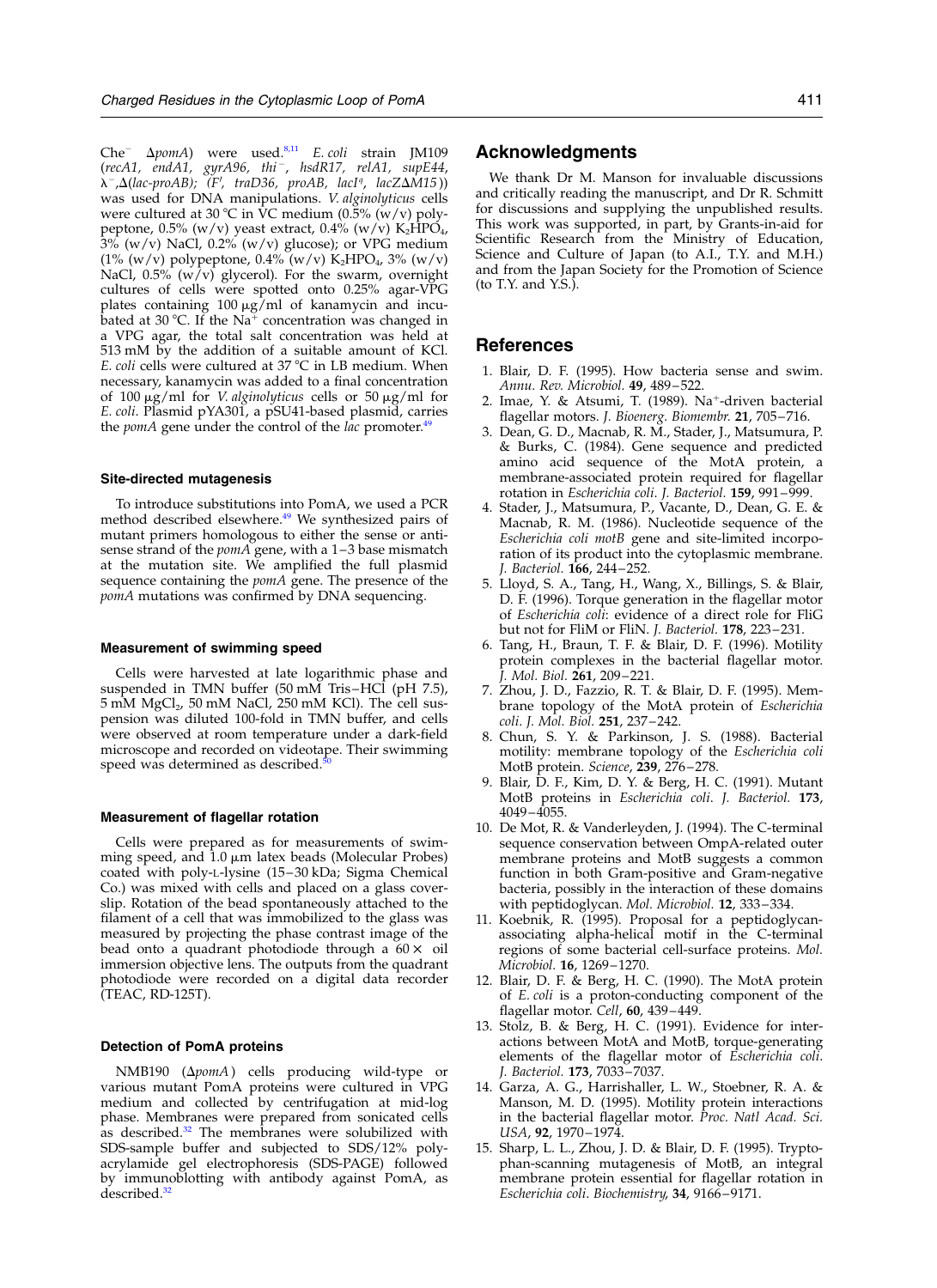- <span id="page-9-0"></span>16. Sharp, L. L., Zhou, J. D. & Blair, D. F. (1995). Features of MotA proton channel structure revealed by tryptophan-scanning mutagenesis. Proc. Natl Acad. Sci. USA, 92, 7946–7950.
- 17. Yamaguchi, S., Aizawa, S., Kihara, M., Isomura, M., Jones, C. J. & Macnab, R. M. (1986). Genetic evidence for a switching and energy-transducing complex in the flagellar motor of Salmonella typhimurium. J. Bacteriol. 168, 1172–1179.
- 18. Francis, N. R., Sosinsky, G. E., Thomas, D. & Derosier, D. J. (1994). Isolation, characterization and structure of bacterial flagellar motors containing the switch complex. J. Mol. Biol. 235, 1261–1270.
- 19. Yorimitsu, T. & Homma, M.  $(2001)$ . Na<sup>+</sup>-driven flagellar motor of Vibrio. Biochim. Biophys. Acta, 1505, 82–93.
- 20. McCarter, L. L. (2001). Polar flagellar motility of the Vibrionaceae. Microbiol. Mol. Biol. Rev. 65, 445–462.
- 21. Asai, Y., Kojima, S., Kato, H., Nishioka, N., Kawagishi, I. & Homma, M. (1997). Putative channel components for the fast-rotating sodium-driven flagellar motor of a marine bacterium. J. Bacteriol. 179, 5104–5110.
- 22. Yorimitsu, T., Sato, K., Asai, Y., Kawagishi, I. & Homma, M. (1999). Functional interaction between PomA and PomB, the Na<sup>+</sup>-driven flagellar motor components of Vibrio alginolyticus. J. Bacteriol. 181, 5103–5106.
- 23. McCarter, L. L. (1994). MotY, a component of the sodium-type flagellar motor. J. Bacteriol. 176, 4219–4225.
- 24. McCarter, L. L. (1994). MotX, the channel component of the sodium-type flagellar motor. J. Bacteriol. 176, 5988–5998.
- 25. Okunishi, I., Kawagishi, I. & Homma, M. (1996). Cloning and characterization of motY, a gene coding for a component of the sodium-driven flagellar motor in *Vibrio alginolyticus*. J. Bacteriol. 178, 2409–2415.
- 26. Okabe, M., Yakushi, T., Asai, Y. & Homma, M. (2001). Cloning and characterization of motX, a Vibrio alginolyticus sodium-driven flagellar motor gene. J. Biochem. 130, 879–884.
- 27. Asai, Y., Kawagishi, I., Sockett, E. & Homma, M. (1999). Hybrid motor with the  $H^+$ - and Na<sup>+</sup>-driven components can rotate Vibrio polar flagella by using sodium ions. J. Bacteriol. 181, 6322–6338.
- 28. Zhou, J., Sharp, L. L., Tang, H. L., Lloyd, S. A., Billings, S., Braun, T. F. & Blair, D. F. (1998). Function of protonatable residues in the flagellar motor of Escherichia coli: a critical role for Asp 32 of MotB. J. Bacteriol. 180, 2729–2735.
- 29. Asai, Y., Sockett, R. E., Kawagishi, I. & Homma, M. (2000). Coupling ion specificity of chimeras between H<sup>+</sup>- and Na<sup>+</sup>-driven motor proteins, MotB and PomB, in Vibrio polar flagella. EMBO J. 19, 3639–3648.
- 30. Sato, K. & Homma, M. (2000). Functional reconstitution of the Na<sup>+</sup>-driven polar flagellar motor component of Vibrio alginolyticus. J. Biol. Chem. 275, 5718–5722.
- 31. Sato, K. & Homma, M. (2000). Multimeric structure of PomA, the Na<sup>+</sup>-driven polar flagellar motor component of Vibrio alginolyticus. J. Biol. Chem. 275, 20223–20228.
- 32. Yorimitsu, T., Sato, K., Asai, Y. & Homma, M. (2000). Intermolecular cross-linking between the periplasmic loop3-4 regions of PomA, a component of the

Na<sup>+</sup>-driven flagellar motor of Vibrio alginolyticus. J. Biol. Chem. 275, 31387–31391.

- 33. Zhou, J. D., Lloyd, S. A. & Blair, D. F. (1998). Electrostatic interactions between rotor and stator in the bacterial flagellar motor. Proc. Natl Acad. Sci. USA, 95, 6436–6441.
- 34. Lloyd, S. A. & Blair, D. F. (1997). Charged residues of the rotor protein FliG essential for torque generation in the flagellar motor of Escherichia coli. J. Mol. Biol. 266, 733–744.
- 35. Zhou, J. D. & Blair, D. F. (1997). Residues of the cytoplasmic domain of MotA essential for torque generation in the bacterial flagellar motor. J. Mol. Biol. 273, 428–439.
- 36. Garza, A. G., Biran, R., Wohlschlegel, J. A. & Manson, M. D. (1996). Mutations in motB suppressible by changes in stator or rotor components of the bacterial flagellar motor. J. Mol. Biol. 258, 270–285.
- 37. Hess, J. F., Oosawa, K., Kaplan, N. & Simon, M. I. (1988). Phosphorylation of three proteins in the signalling pathway of bacterial chemotaxis. Cell, 53, 79–87.
- 38. Borkovich, K. A., Kaplan, N., Hess, J. F. & Simon, M. I. (1989). Transmembrane signal transduction in bacterial chemotaxis involves ligand-dependent activation of phosphate group transfer. Proc. Natl Acad. Sci. USA, 86, 1208–1212.
- 39. Welch, M., Oosawa, K., Aizawa, S. I. & Eisenbach, M. (1993). Phosphorylation-dependent binding of a signal molecule to the flagellar switch of bacteria. Proc. Natl Acad. Sci. USA, 90, 8787-8791.
- 40. Barak, R. & Eisenbach, M. (1992). Correlation between phosphorylation of the chemotaxis protein CheY and its activity at the flagellar motor. Biochemistry, 31, 1821–1826.
- 41. Irikura, V. M., Kihara, M., Yamaguchi, S., Sockett, H. & Macnab, R. M. (1993). Salmonella typhimurium fliG and fliN mutations causing defects in assembly, rotation, and switching of the flagellar motor. J. Bacteriol. 175, 802–810.
- 42. Zhao, R. H., Pathak, N., Jaffe, H., Reese, T. S. & Khan, S. (1996). FliN is a major structural protein of the C-ring in the Salmonella typhimurium flagellar basal body. J. Mol. Biol. 261, 195–208.
- 43. Jones, C. J., Macnab, R. M., Okino, H. & Aizawa, S. (1990). Stoichimetric analysis of the flagellar hook- (basal-body) complex of Salmonella typhimurium. J. Mol. Biol. 212, 377–387.
- 44. Lloyd, S. A., Whitby, F. G., Blair, D. F. & Hill, C. P. (1999). Structure of the C-terminal domain of FliG, a component of the rotor in the bacterial flagellar motor. Nature, 400, 472–475.
- 45. Gosink, K. K. & Häse, C. C. (2000). Requirements for conversion of the Na<sup>+</sup>-driven flagellar motor of Vibrio cholerae to the  $H^+$ -driven motor of Escherichia coli. J. Bacteriol. 182, 4234–4240.
- 46. Boles, B. R. & McCarter, L. L. (2000). Insertional inactivation of genes encoding components of the sodium-type flagellar motor and switch of Vibrio parahaemolyticus. J. Bacteriol. 182, 1035–1045.
- 47. Kojima, S., Yamamoto, K., Kawagishi, I. & Homma, M. (1999). The polar flagella motor of Vibrio cholerae is driven by an  $Na<sup>+</sup>$  motive force. *J. Bacteriol*. **181**, 1927–1930.
- 48. Häse, C. C. & Mekalanos, J. J. (1999). Effects of changes in membrane sodium flux on virulence gene expression in Vibrio cholerae. Proc. Natl Acad. Sci. USA, 96, 3183–3187.